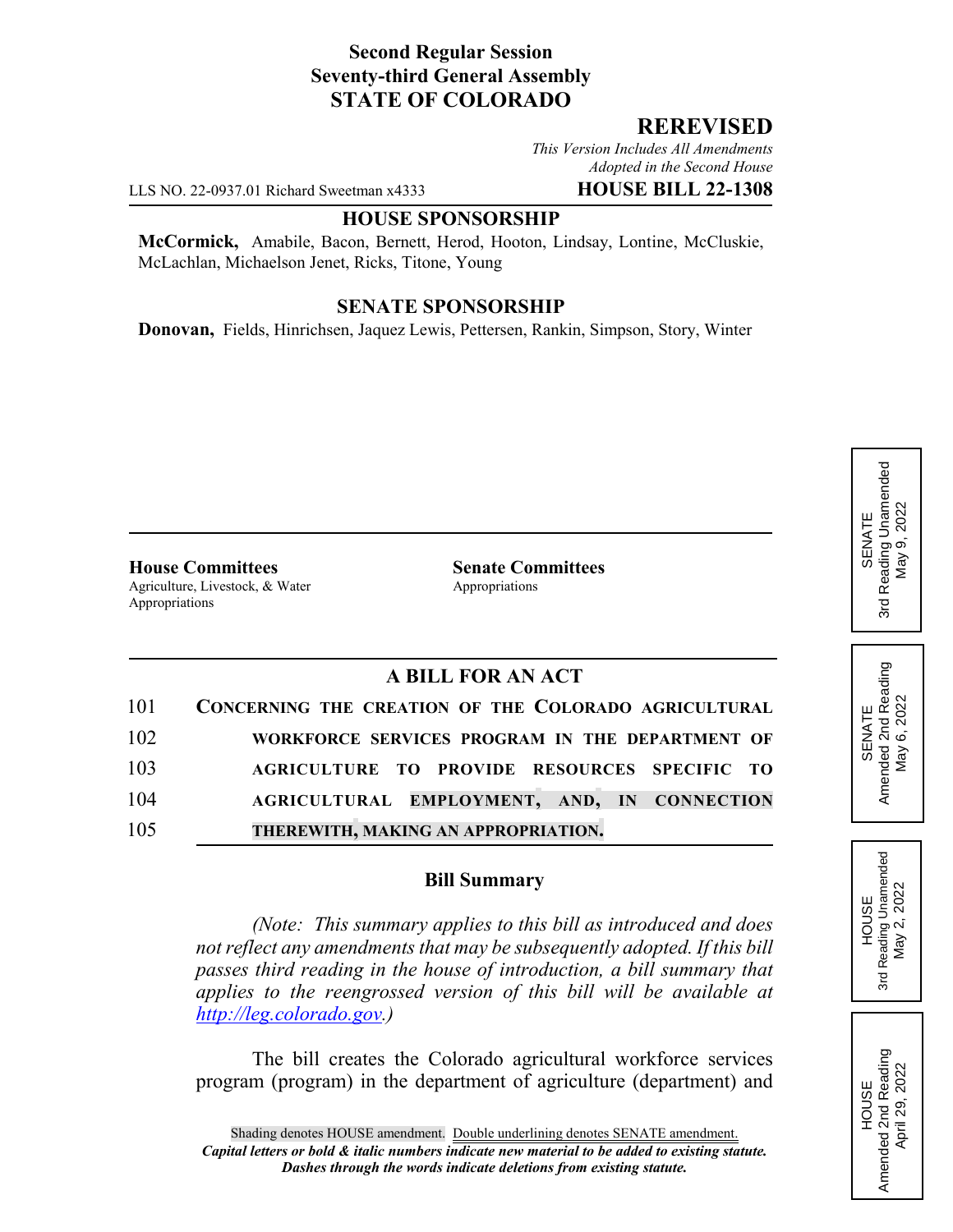requires the department to create and maintain an online resource portal for agricultural employees and employers.

The bill also creates the Colorado agricultural workplace improvement grant program (grant program) and requires the department to administer the grant program and, subject to available appropriations, award grants. The department may determine minimum eligibility requirements for grant recipients; however, the department may award grants only:

- ! To entities that provide services to Colorado agricultural employers or agricultural employees; and
- For the purpose of facilitating labor law compliance, improving workplaces, and providing education to agricultural employees to help them understand their legal rights.

On or before January 1, 2023, and on or before January 1 each year thereafter, the department shall submit to the agriculture, livestock, and water committee of the house of representatives and the agriculture and natural resources committee of the senate a report concerning the operations of the program, including the grant program.

For the 2022-23 state fiscal year, the general assembly must appropriate \$500,000 from the general fund to the department to implement the program, including the grant program. Any unused money does not revert to the general fund but is continuously appropriated to the department.

The grant program is repealed, effective January 1, 2026.

|  | Be it enacted by the General Assembly of the State of Colorado: |  |  |  |
|--|-----------------------------------------------------------------|--|--|--|
|--|-----------------------------------------------------------------|--|--|--|

2 **SECTION 1. Legislative declaration.** (1) The general assembly

3 hereby finds that:

4 (a) Agriculture is one of the largest and most significant economic

- 5 sectors in Colorado;
- 

6 (b) Agricultural employers and agricultural employees have the 7 right to safe, dignified working conditions, and their economic needs are

- 8 interdependent;
- 9 (c) Farms and ranches must be economically viable in order to 10 offer competitive wages for their employees and spread economic success
- 11 within their communities and to the next generation; and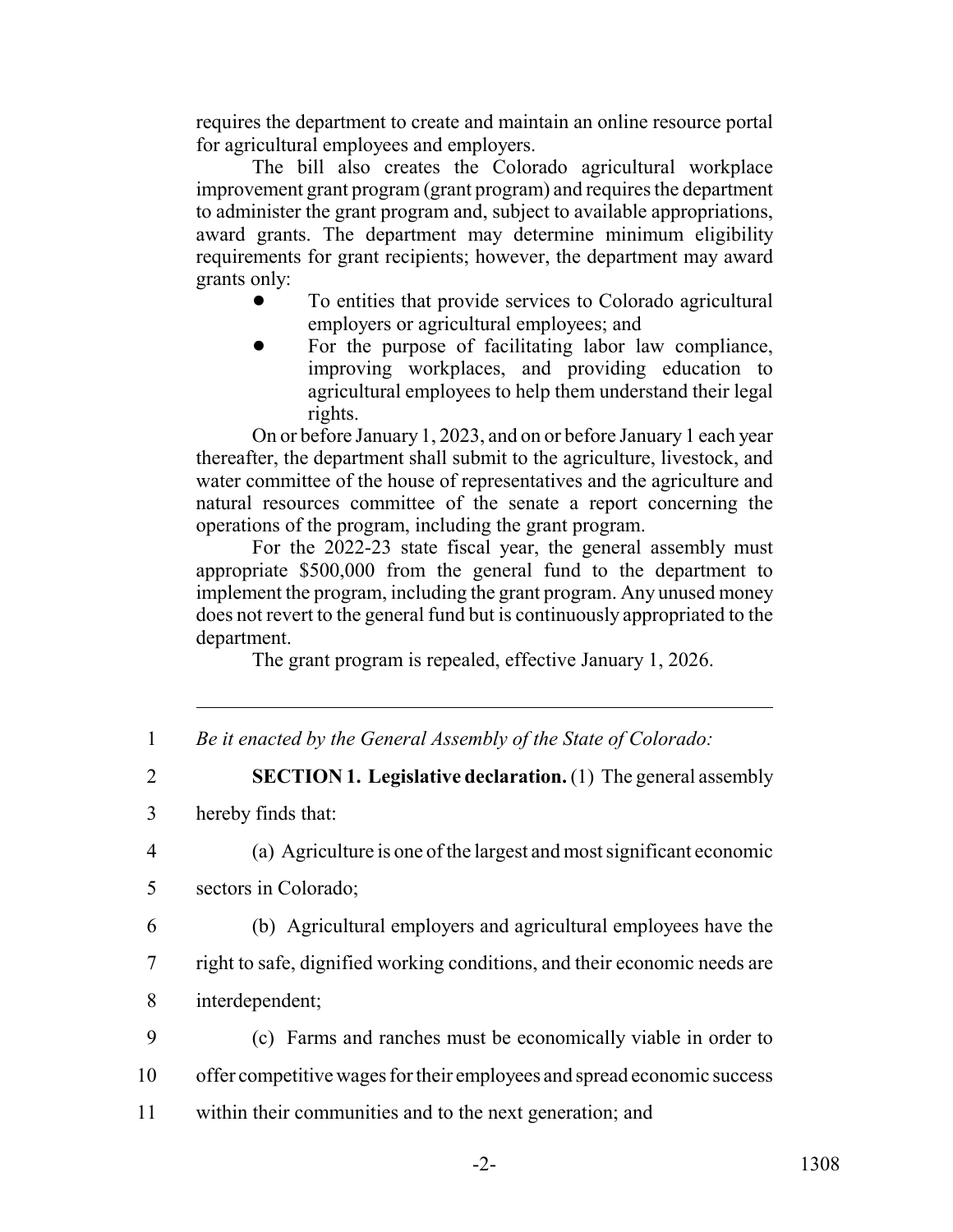| $\mathbf{1}$   | (d) Agricultural employees should expect fair wages that can lead            |
|----------------|------------------------------------------------------------------------------|
| $\overline{2}$ | to healthy, safe, and prosperous lives.                                      |
| 3              | (2) The general assembly therefore declares that the state should            |
| $\overline{4}$ | establish a multilingual online resource portal to offer services, technical |
| 5              | assistance, training, and educational resources for agricultural employers   |
| 6              | and agricultural employees in order to:                                      |
| 7              | (a) Improve working conditions;                                              |
| 8              | (b) Ensure compliance with, and implementation of, state and                 |
| 9              | federal labor laws, including newly enacted labor laws and regulations;      |
| 10             | and                                                                          |
| 11             | (c) Allow agricultural employees to gain an understanding of the             |
| 12             | rights they are afforded.                                                    |
| 13             |                                                                              |
| 14             | <b>SECTION 2.</b> In Colorado Revised Statutes, add 35-1-104.7 as            |
| 15             | follows:                                                                     |
| 16             | 35-1-104.7. Colorado agricultural workforce services program                 |
| 17             | online resource portal - definitions. (1)<br>THE COLORADO                    |
| 18             | AGRICULTURAL WORKFORCE SERVICES PROGRAM IS CREATED IN THE                    |
| 19             | DEPARTMENT. THE PROGRAM INCLUDES THE ONLINE RESOURCE PORTAL                  |
| 20             | DESCRIBED IN SUBSECTION (3) OF THIS SECTION.                                 |
| 21             | (2) THE DEPARTMENT SHALL ADMINISTER THE PROGRAM IN                           |
| 22             | ACCORDANCE WITH THIS SECTION.                                                |
| 23             | (3) (a) AS PART OF THE PROGRAM, THE DEPARTMENT MAY                           |
| 24             | ESTABLISH ON ITS OFFICIAL WEBSITE A PUBLICLY AVAILABLE PAGE THAT             |
| 25             | INCLUDES A PORTAL TO RESOURCES FOR USE BY AGRICULTURAL                       |
| 26             | EMPLOYEES AND AGRICULTURAL EMPLOYERS. THE DEPARTMENT SHALL                   |
| 27             | ENSURE THAT THE RESOURCES OF THE PORTAL ARE AVAILABLE IN BOTH                |

-3- 1308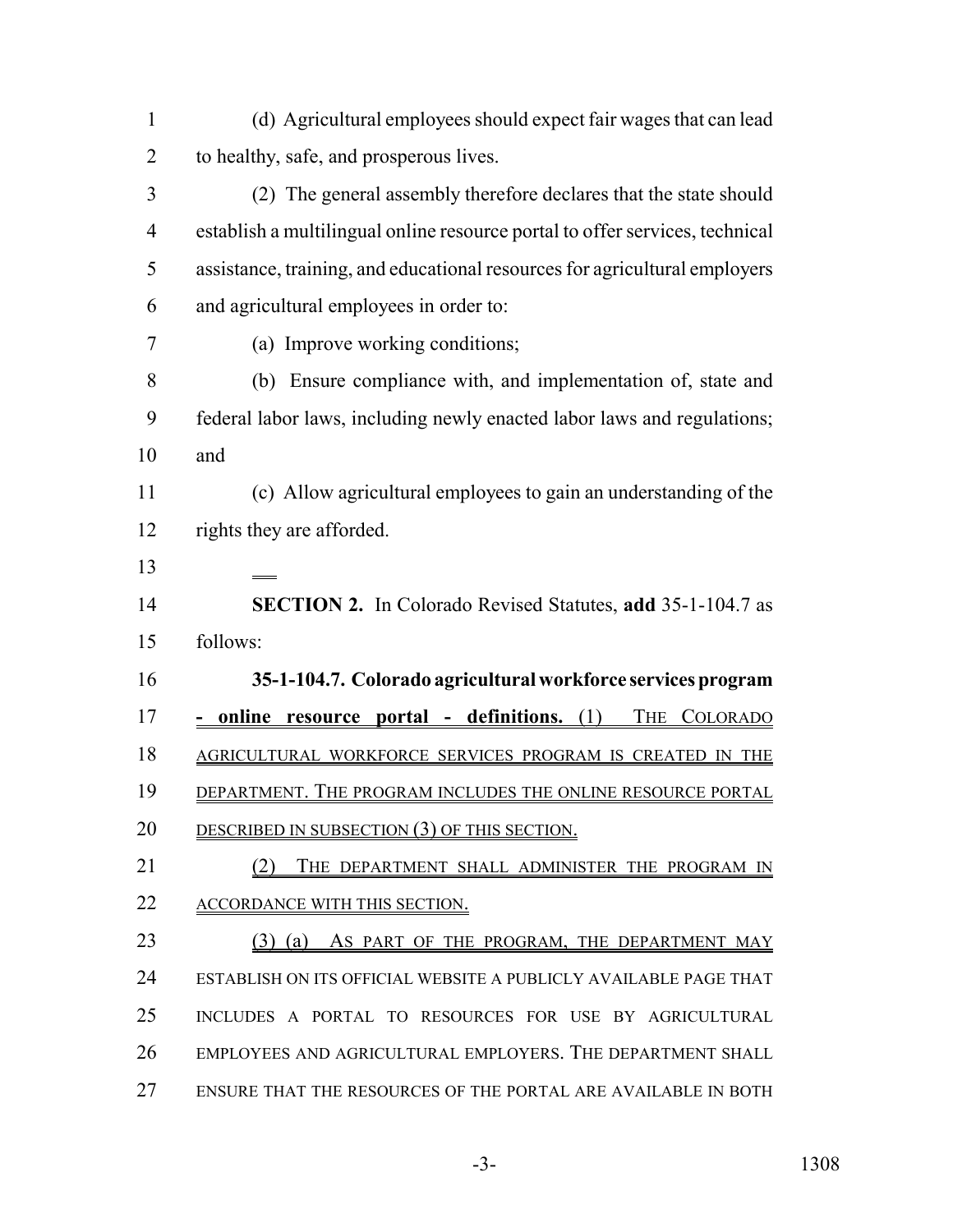ENGLISH AND SPANISH.

| $\overline{2}$ | (b) FOR THE PURPOSES OF THE ONLINE PORTAL DESCRIBED IN THIS          |
|----------------|----------------------------------------------------------------------|
| 3              | SUBSECTION (3), THE DEPARTMENT MAY CURATE VIDEO MODULES AND          |
| 4              | OTHER RESOURCES TO HELP AGRICULTURAL EMPLOYERS COMPLY WITH           |
| 5              | LABOR LAWS, INCLUDING THE SECTIONS SPECIFIED IN SUBSECTION           |
| 6              | $(3)(d)(II)$ OF THIS SECTION, AND HELP AGRICULTURAL EMPLOYEES        |
| 7              | UNDERSTAND THE RIGHTS THEY ARE AFFORDED, INCLUDING LINKS TO          |
| 8              | RELEVANT STATE AGENCIES AND NONGOVERNMENTAL ORGANIZATIONS.           |
| 9              | (c)<br>THE DEPARTMENT MAY INCLUDE IN THE ONLINE PORTAL               |
| 10             | INFORMATION AND RESOURCES CONCERNING:                                |
| 11             | (I) AGRICULTURAL EMPLOYEE SAFETY AND WORKING CONDITIONS;             |
| 12             | (II) AGRICULTURAL EMPLOYEE LABOR RIGHTS;                             |
| 13             | (III) MENTAL HEALTH;                                                 |
| 14             | (IV) AGRICULTURAL EMPLOYERS' LABOR REQUIREMENTS; AND                 |
| 15             | (V)<br>OTHER RESOURCES FOR AGRICULTURAL EMPLOYEES OR                 |
| 16             | AGRICULTURAL EMPLOYERS.                                              |
| 17             | (d)<br>THE DEPARTMENT SHALL INCLUDE IN THE ONLINE PORTAL             |
| 18             | <b>INFORMATION REGARDING:</b>                                        |
| 19             | (I) A WAGE AND HOUR CALCULATOR; AND                                  |
| 20             | THE REQUIREMENTS OF SECTIONS 8-6-101.5, 8-6-120,<br>(II)             |
| 21             | 8-13.5-202, 8-13.5-203, AND 8-14.4-109.                              |
| 22             | (e)<br>IN ESTABLISHING AND MAINTAINING THE ONLINE PORTAL             |
| 23             | DESCRIBED IN THIS SUBSECTION $(3)$ , THE DEPARTMENT MAY CONSULT WITH |
| 24             | THE COLORADO COOPERATIVE EXTENSION SERVICE DESCRIBED IN PART 7       |
| 25             | OF ARTICLE 31 OF TITLE 23.                                           |
| 26             |                                                                      |
| 27             | FOR THE 2022-23 STATE FISCAL YEAR, THE GENERAL<br>$(4)$ (a)          |

-4- 1308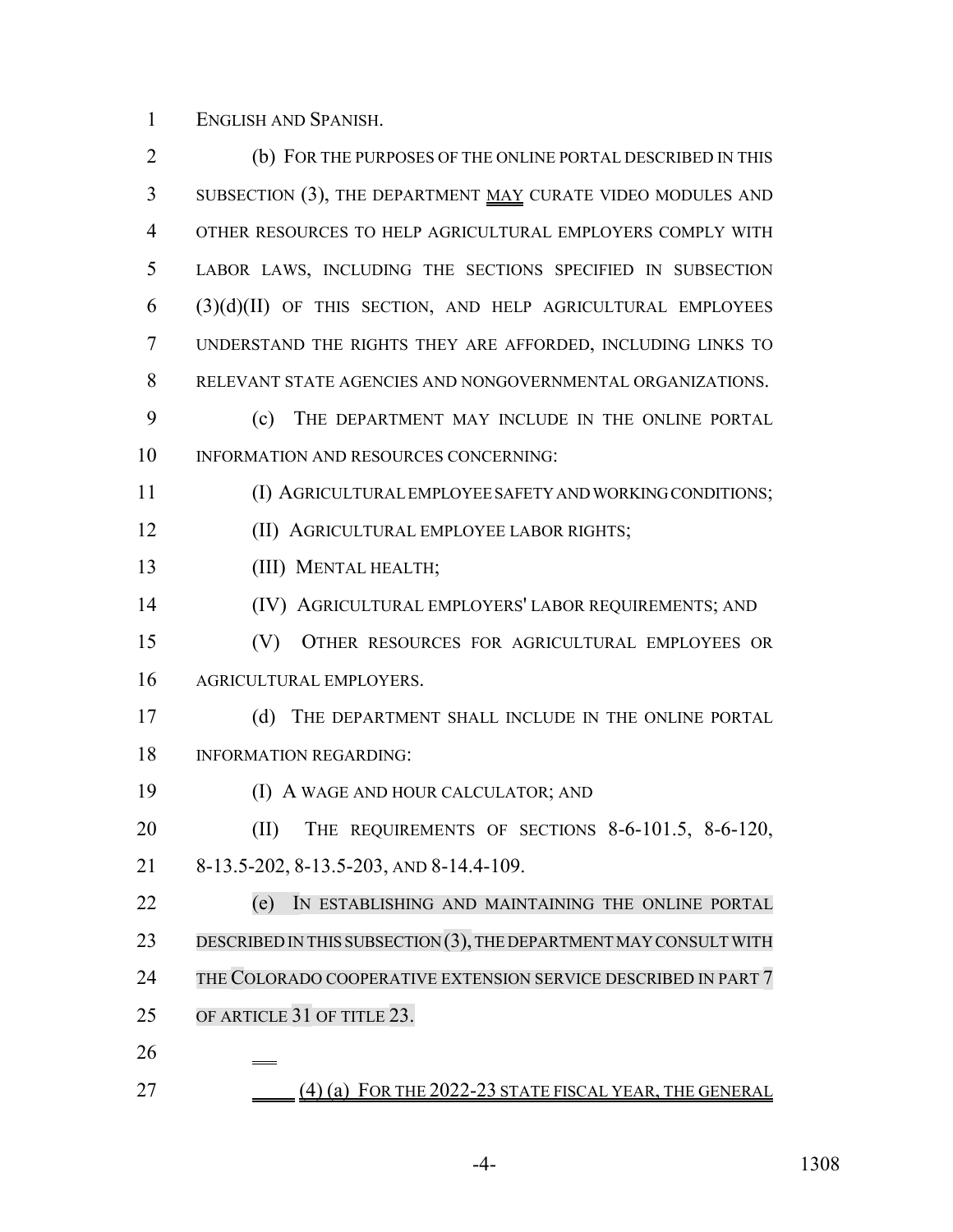1 ASSEMBLY SHALL APPROPRIATE ONE HUNDRED THOUSAND DOLLARS FROM THE GENERAL FUND TO THE DEPARTMENT TO IMPLEMENT THE ONLINE RESOURCE PORTAL DESCRIBED IN SUBSECTION (3) OF THIS SECTION. ANY UNUSED MONEY DOES NOT REVERT TO THE GENERAL FUND BUT IS CONTINUOUSLY APPROPRIATED TO THE DEPARTMENT. (b) THE DEPARTMENT IS AUTHORIZED TO SEEK, SOLICIT, ACCEPT, AND EXPEND GIFTS, GRANTS, AND DONATIONS FOR THE PURPOSES OF THIS SECTION. (5) AS USED IN THIS SECTION, UNLESS THE CONTEXT OTHERWISE REQUIRES: (a) "AGRICULTURAL EMPLOYEE" HAS THE MEANING SET FORTH IN SECTION 8-2-206 (1)(b). (b) "AGRICULTURAL EMPLOYER" HAS THE MEANING SET FORTH IN SECTION 8-3-104 (1). (c) "PROGRAM" MEANS THE COLORADO AGRICULTURAL WORKFORCE SERVICES PROGRAM CREATED IN SUBSECTION (1) OF THIS SECTION. **SECTION 3. Appropriation.** (1) For the 2022-23 state fiscal year, \$100,000 is appropriated to the department of agriculture. This appropriation is from the general fund. To implement this act, the department may use this appropriation as follows: (a) \$29,086 for use by the commissioners office and administrative services for personal services, which amount is based on an assumption that the office will require an additional 0.4 FTE; and (b) \$70,914 for use by the agricultural markets division for the agriculture workforce development program.